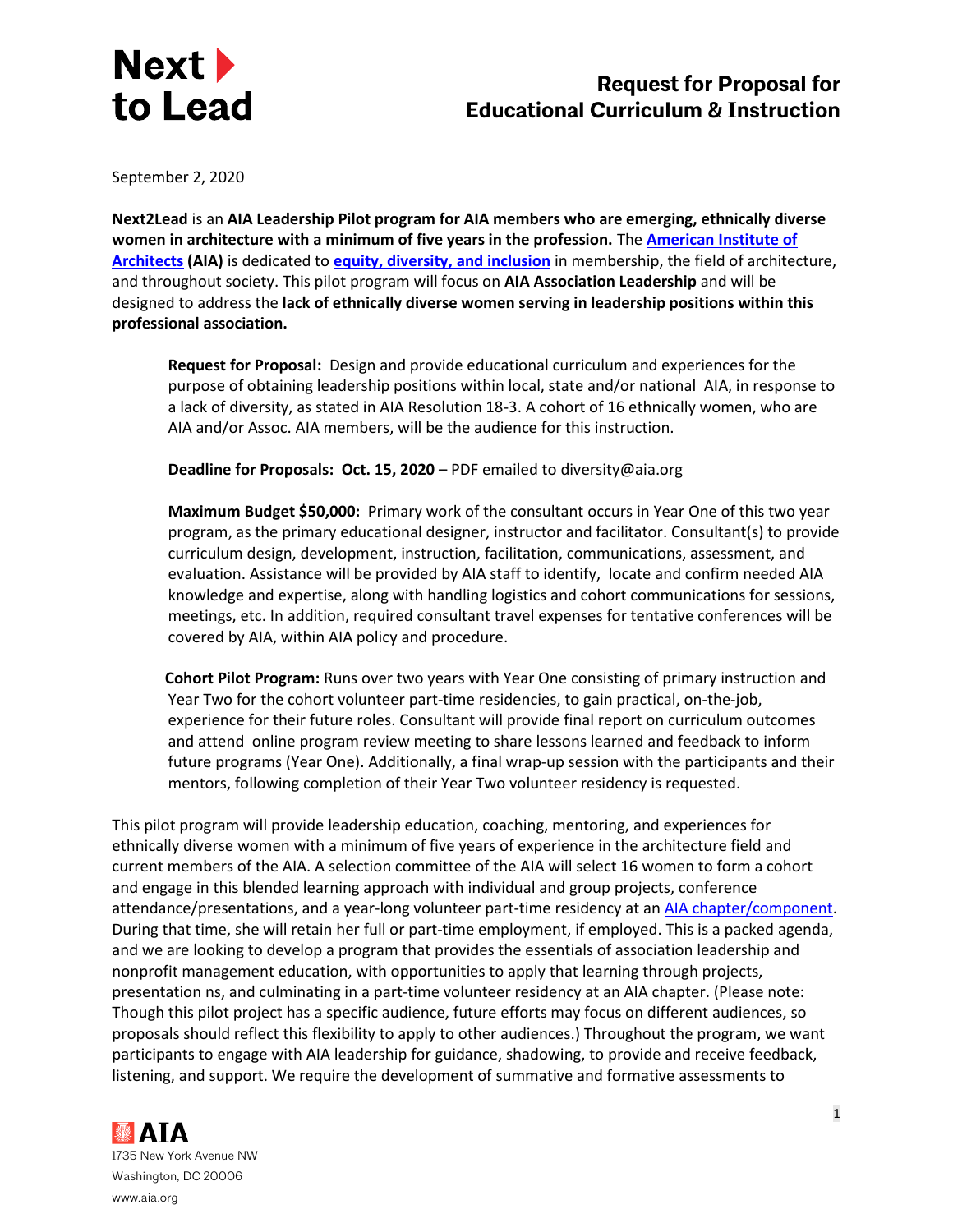# **Request for Proposal for Educational Curriculum & Instruction**

continually improve this pilot program, so that it may be effective for future cohorts, regardless of cohort gender, race, or ethnicity.

### **Background**

The American Institute of Architects (AIA) is a professional membership association for the architectural profession. The vision of the AIA is to *Drive positive change through the power of design*. The AIA has 95,000 members in 200+ chapters across the US and globally (2019). As a member, architects can use the AIA credential after their names once they receive a license. Officially in the US, the designation "architect" can only be used by those who are licensed and registered. This is regulated by each state and has minimum education, examination, and experience requirements. Those AIA members who have graduated from an accredited architecture program, but are not licensed, are referred to as "Associate AIA" members and may use this after his/her name.

Presently, the AIA membership is predominantly white and male. As of May 2020, approximately 24% of AIA membership identified as female, and of that group 62% were white, 10% Asian, 3% Black, and 7% Latino, though 15% did not specify race. According to the **National Council of Architectural Registration Boards** [\(NCARB\)](https://www.ncarb.org/nbtn2020), the regulatory group for registered US architects, *NCARB by the Numbers 2020*, lists 116,242 registered architects in the US and its territories. Of those, only 22% are women, primarily due to a "leaky pipe" on the way from graduation to licensure, with graduates not earning licensure. However, the **Association for Collegiate Schools of Architecture** (ACSA) [June 2020](https://www.acsa-arch.org/resources/data-resources/where-are-the-women-measuring-progress-on-gender-in-architecture-2/) report lists a continuing increase in the number of women graduates in accredited architecture degree programs. Since 2000, women graduates have increased from 29% to 47% in 2019. Likewise, NCARB shows their numbers rising with women accounting for 38% of newly licensed architects in 2019 (NCARB, 8.6.20).

#### **The Problem**

In addition to women representing only 24% of the AIA membership, ethnically diverse women make up only 5% of the total membership. Hence, the talents and abilities of women who are ethnically diverse are the most underrepresented, and thus few are seen in leadership positions at the local, state, and national levels. In 2018, AIA Atlanta presented **AIA Resolution 18-3**, which was later adopted by a majority vote of the entire membership. It is a call to action for the AIA to develop and foster a thoughtful pathway to leadership within the AIA for ethnically diverse women. These women face a unique set of challenges at the intersection of gender and ethnic bias, which hinders opportunities and experiences needed to navigate professional association culture and leadership equitably. AIA Resolution 18-3 is intended to ensure that the AIA is developing education, systems, and processes that are inclusive, not only in the short term, but also in the long-term, and which also better reflects its membership demographics and future of the profession.

#### **The Goal**

The goal of **Next2Lead** is to **expand the AIA Leadership pipeline at the local, state and national level**. We plan to pilot this AIA leadership development program **specific to Association leadership education, experience, guidance, networking, mentoring, and support**. By using a cohort model of 16 ethnically diverse women in architecture, we hope to lessen barriers and provide support and encouragement to these women to pursue leadership roles in the AIA.

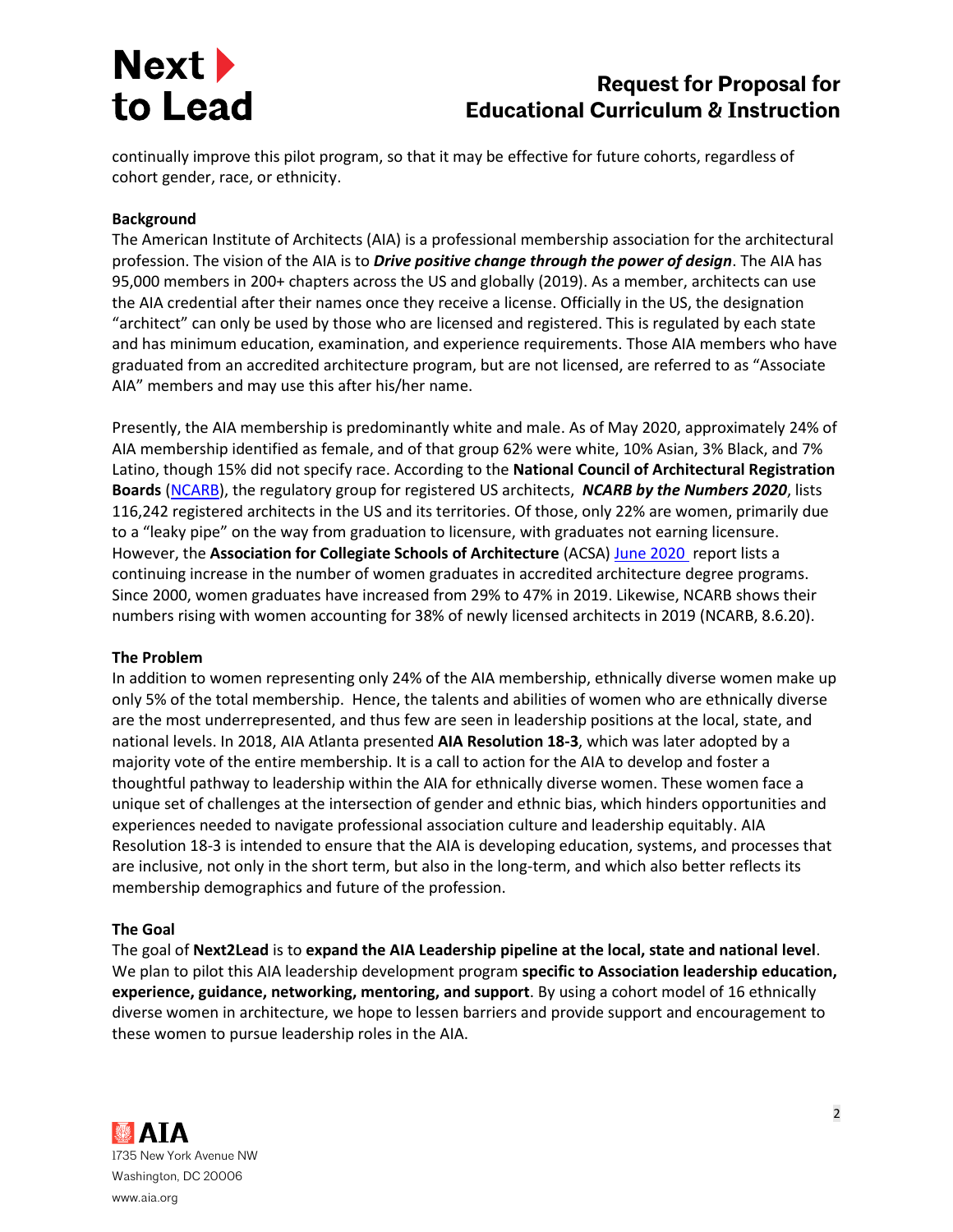

# **Request for Proposal for Educational Curriculum & Instruction**

#### **Objectives**

- 1. **Provide AIA Leadership Preparation and Inclusion**: Formalizing leadership preparation and success through education and hands-on experience in a cohort model should reduce barriers, ensure transparency, increase participation, improve inclusion, foster collegiality, encourage mentor/mentee opportunities, and result in a more diverse, collaborative and inclusive culture for the association and profession.
- 2. **Strengthen the AIA Leadership Pipeline**: AIA state and local chapters and the AIA Strategic Council offer a vital conduit to leadership within the AIA and the profession.
- 3. **Expand the Professional Pipeline**: AIA state and local chapters provide a platform for community-wide visibility in the profession and engagement with society, critical to a more inclusive and progressive profession.

#### **Program Scope**

The successful consultant or team for this RFP will provide a cohesive leadership program that blends education with experience for this cohort of 16 learners. We are looking for a strong collaboration with the AIA providing staff to work closely with the successful consultant in identifying AIA personnel, leadership, and resources; to assist in instruction, manage, and support the program; including funding attendance to AIA conference(s) or other appropriate AIA event(s). Access to an online Learning Management System (LMS) such as Moodle will be provided for the program. We also support the inclusion of individual or group projects that tie-in and connect the importance of the leadership role in associations and nonprofits. In general, we are looking for plans that consider the following:

- **Blended learning approach** to include in-person, virtual participation, and individual and group experiences. As part of this, the AIA will provide funded attendance for participants to identified AIA leadership conferences.
- **Formative and Summative assessment** of sessions, resources, learning outcomes, participant success and knowledge growth, etc.
- **Creation of a Leadership Resource package** to include articles, educational videos[/AIAU,](https://aiau.aia.org/) books, live courses, *[AIA Guides for Equitable](https://www.aia.org/resources/6076046-guides-for-equitable-practice:46) Practice,* etc., embedded and as supplements to the learning program to address the varied needs of participants.
- **Opportunities to learn from current AIA leadership (local, state, national) with group sessions**  during the program.
- **Guidelines, recommendations, and/or tools** for volunteer mentors/mentees for conducting and assessing one-on-one association leadership coaching/mentoring sessions via phone, interview, in-person, etc., within the structure of the program.
- **Inclusion of a process to ensure commitment and successful completion** by the participants in the two-year program. The first year is focused on association and nonprofit leadership education and the 2<sup>nd</sup> year applying that learning in a part-time volunteer residency within a state or local AIA chapter. For example, the residency might include a capstone project completed by the participant, along with monthly reflections to encourage continuing communication, progress, and completion. Assistance and tips for participants to locate and obtain these experiences is also needed and AIA staff will be available for support and assistance.

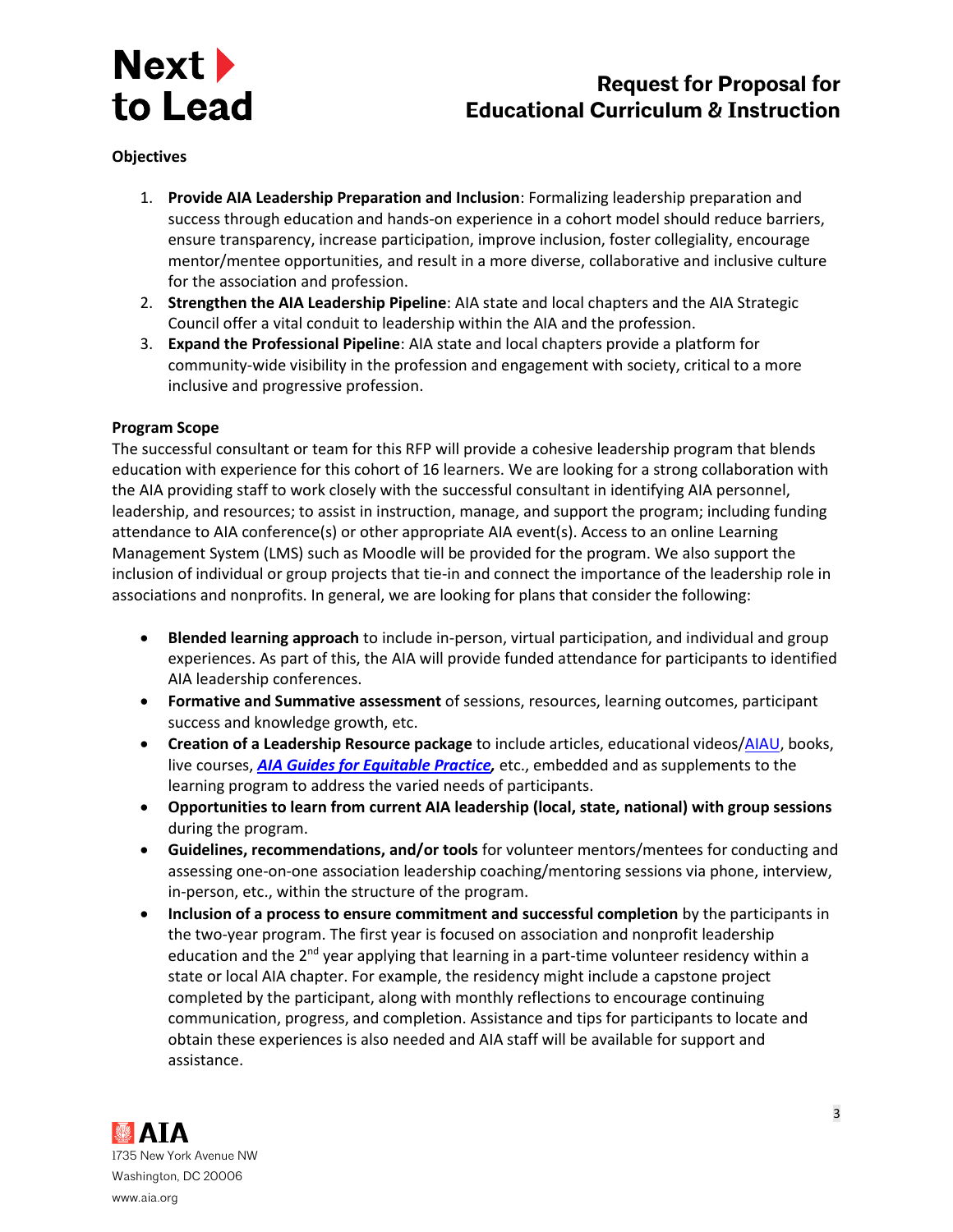# **Request for Proposal for Educational Curriculum & Instruction**

**We believe strongly in education and experiential learning, along with continuous improvement suggested by pre and post evaluations, assessments, participant reflections, and "check-ins," throughout the two-year pilot program.** 

# **Topics to Be Covered – Please see Appendix for a listing of suggested topics**

This program is designed to provide ethnically diverse women, with a minimum of five years' experience in the field, with the education and experiential learning they will need to succeed in positions of leadership at the AIA. The first year includes instruction and group learning. The second-year is a parttime volunteer placement with an AIA Chapter for "on the job learning and experience" with reflection and suggested completion of a personalized capstone project. **Association leadership** requires an understanding of nonprofit membership organizations, management, and leadership skills. Participants will be selected by an AIA committee and they must commit to completion of the program, including attendance at AIA conferences/events and a part-time volunteer placement with their local/state AIA chapter. With this pilot, we will expect the consultant to provide analysis and assessments that can inform the project and improve it so that we can achieve our goal of increased participation in AIA leadership and replicate it for future participants. **Recommended topics** and a sample calendar for this program are provided in the appendix. This is **not intended** to be an EXHAUSTIVE list or required sessions. **We encourage applicants to recommend sessions and topics that they think are critical to success, and we understand the limited budget and time factor involved.** 

# **Program Evaluation & Assessment**

A plan for formative and summative assessment and evaluation should be part of the proposal, such as:

- Planned assessments/evaluations after each module (Reflections, Feedback, Suggested revisions to content, etc.)
- Pre and Post Surveys of participants, mentors, leadership, etc.
- Rubrics for Group projects, Student progress, Reflections, Mentors/Mentees communications, Capstone project (residency year), etc.
- Final report to AIA to provide recommendations for future Next2Lead programs

# **Budget & Award**

RFP respondents should provide a clear and concise budget to complete their proposed plan and sessions, with a phased plan to accomplish all goals within the two-year timeline, though the consultant's work will be primarily in Year One. The maximum budget available is \$50,000. This agenda and program structure will require strong collaboration between the provider and AIA staff in delivering and managing the program. The call for Next2Lead applicants will occur in Fall 2020. The implementation of the educational program **is tentatively scheduled to begin in October 2021**, with the AIA chapter residency in January-December 2023. (See example timeline in the appendix.) We are interested in building evidence on interventions with immediate and long-term impact in this current economic, social, and cultural context, thus assessment and evaluation are an integral part of this pilot project and could be used in future programs and/or research projects.

# **Use of Funds**

Project staff salaries, consultant fees, data collection and analyses, meetings, supplies, project-related travel, facilitation, and other direct project expenses are allowed. It will NOT fund items such as RFP

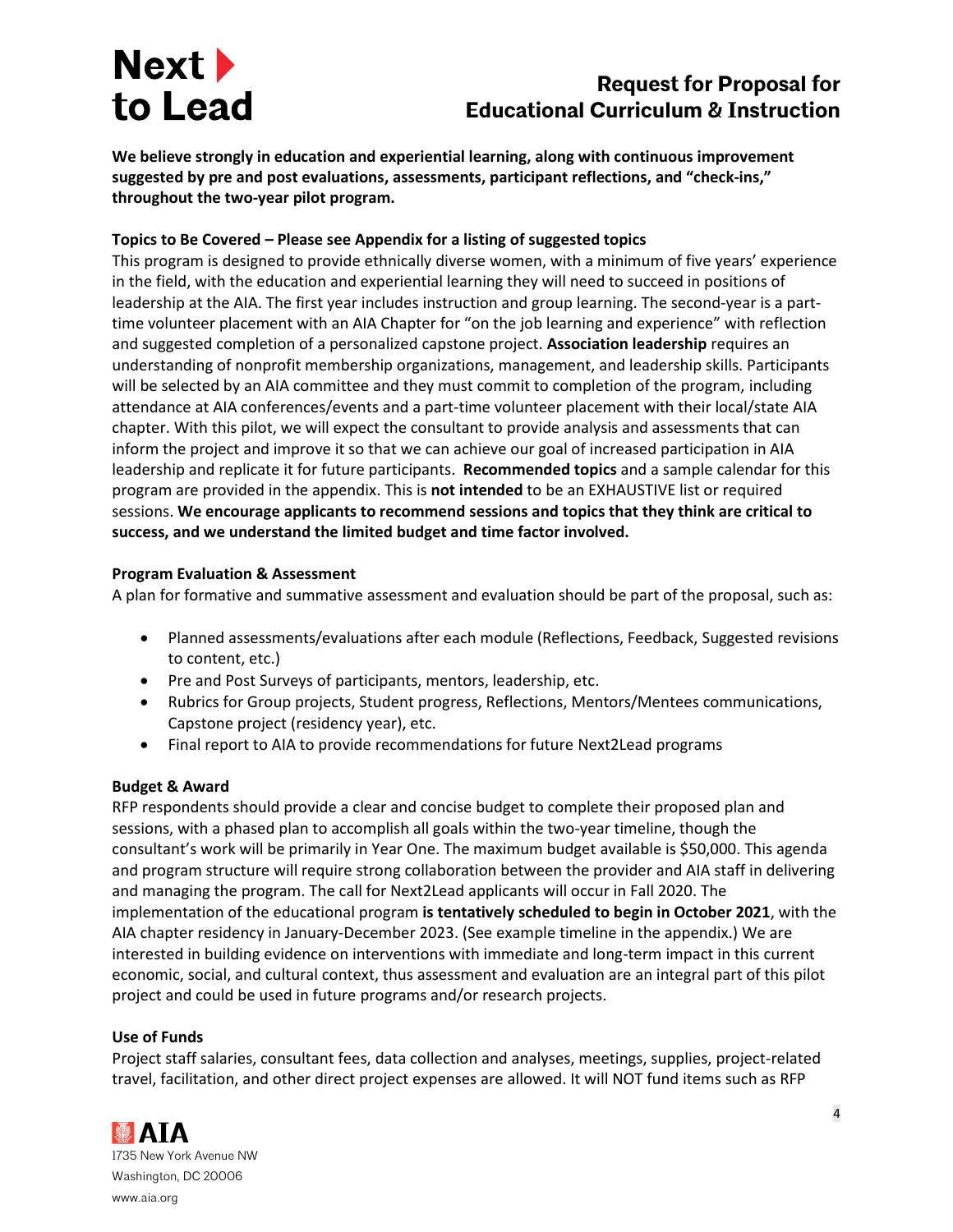# **Request for Proposal for Educational Curriculum & Instruction**

background research, literature review, operations, or overhead. Reporting requirements of AIA finance, legal, and accounting will be provided to the successful consultant.

## **Selection Criteria**

Concise proposals of 8-10 pages maximum (plus appendix) will be evaluated based on overall program design, which addresses the stated goals and objectives along with any missing elements as perceived by the submitter. Rigor, relevance, anticipated outcomes, and continuous improvement are all important.

## **Technical and Program Assistance**

The AIA will provide access to staff expertise and presenters on topics related to AIA Association leadership, legal issues, membership, etc., as requested in the consultant's proposal. AIA staff will also provide access to chapter leadership, AIAU courses, research, networks, and contacts necessary to conduct and implement the proposed program plan. Please note areas within your proposed curriculum where you may need this assistance. This plan assumes the program developer will provide the instruction and facilitation required, with AIA staff assistance as requested.

# **Eligibility Criteria**

Applicant must be US-based with strong credentials in leadership education development, evaluation, and delivery; blended learning; Equity, Diversity, & Inclusion (EDI); experience working with/for/in professional associations; and knowledge and experience in architecture is a bonus, but not required.

## **Qualifications of Consultant**

- Mission/values statement
- EDI Commitment
- Key previous experience in the proposed project area and focus
- Experience preferred with the Design and/or Built Environment and Professional Associations
- Cultural competency, Leadership, Excellence, etc.
- Key staff/partners/experts
- Timeline
- References (3-5 current and past)

## **Expectations of Consultant**

- Creative, effective, evidenced-based curriculum designed to meet stated goals and objectives and achieve outcomes.
- Strong, consistent communications and attendance at meetings/conference calls and adherence to agreed-upon deadlines.
- Overall management and presentation of the educational sessions, including feedback on the selection process for the cohort, baseline knowledge required (if required/applicable), resources, assessment tools, evaluations, and feedback provided to participants and AIA staff/members
- Participate in progress check-ins with participants and mentors as needed/outlined.
- Produce final report evaluating the program and suitable for dissemination by the AIA.
- Adhere to AIA rules and regulations.

**MAIA** 1735 New York Avenue NW Washington, DC 20006 www.aia.org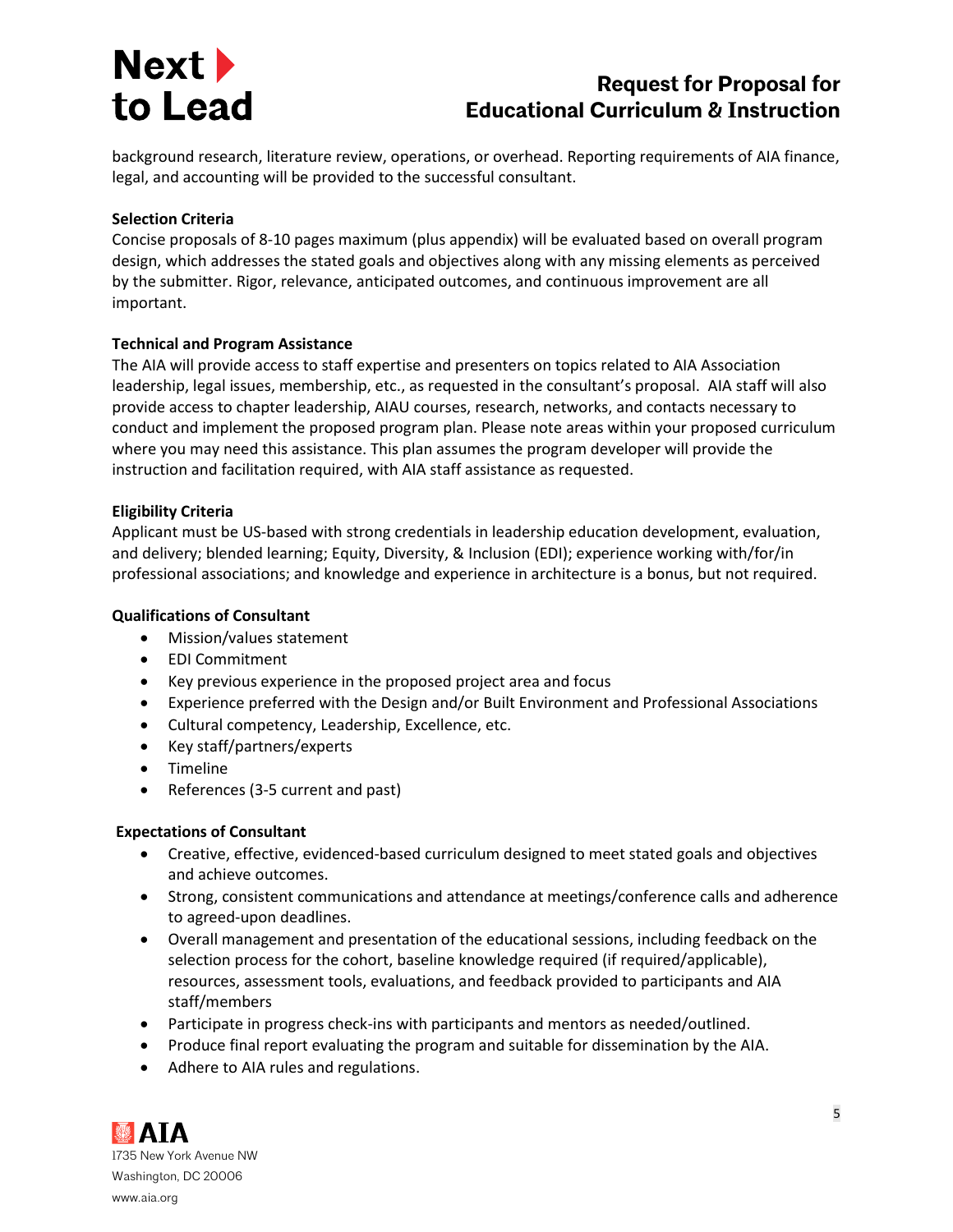# **Request for Proposal for Educational Curriculum & Instruction**

### **How to Apply**

Those interested in this opportunity should submit a maximum 8-10 page **concise** proposal with a proposed educational and training plan, approach, and tentative timeline as outlined previously. An appendix should include the following:

- Detailed Budget
- A list of past and present clients
- Biographies or resumes of all relevant team members and contact information
- Three to four references with contact information for current and previous clients
- Sample plans provided to other organizations

**The deadline is Oct. 15, 2020 and a PDF proposal can be submitted to [diversity@aia.org](mailto:diversity@aia.org)** A selection committee will review and narrow down proposals for additional phone and video interviews. We hope to make a final selection by Dec. 15, 2020. Actual work should begin in Jan. 2021. Any questions can be directed to Dr. Nissa Dahlin-Brown, Assoc. AIA, Director of Higher Education, at [nissadahlinbrown@aia.org](mailto:nissadahlinbrown@aia.org) and Marcia Calloway, M.S., Director, Equity, Diversity, and Inclusion at [marciacalloway@aia.org.](mailto:marciacalloway@aia.org)

## **Factors DRIVING high – quality submissions**

- Clear, concise language laying out the clear scope of work, assessment, and evaluation criteria
- Curriculum supported by evidence-based research and results
- Inclusion of plan and techniques to use technology to reach geographically dispersed participants with various learning styles and needs.
- Strong communication skills and commitment to EDI and goals of the program

#### **Factors DETERING high-quality submissions**

- Lengthy, unclear proposal
- Curriculum and outcomes unsupported by evidence

#### **Program Contacts** – AIA Staff

Dr. Nissa Dahlin-Brown, Assoc. AIA, Director of Higher Education, at [nissadahlinbrown@aia.org](mailto:nissadahlinbrown@aia.org) Marcia Calloway, M.S., Director, Equity, Diversity, and Inclusion a[t marciacalloway@aia.org.](mailto:marciacalloway@aia.org)

#### **[About the AIA](https://www.aia.org/about)**

We advocate for the value of architecture and give architects the resources they need to do their best work. **Our work drives positive change through the power of design**.

In addition, to its values, the Institute has developed a series of "[Where We Stand](https://www.aia.org/resources/50766-where-architects-stand-a-statement-of-our-va)" statements that clarify its position on key issues facing the profession:

- Equity, diversity, and inclusion
- Climate change
- Immigration
- Infrastructure
- Licensure
- School design and student safety
- Sexual harassment
- Sustainability

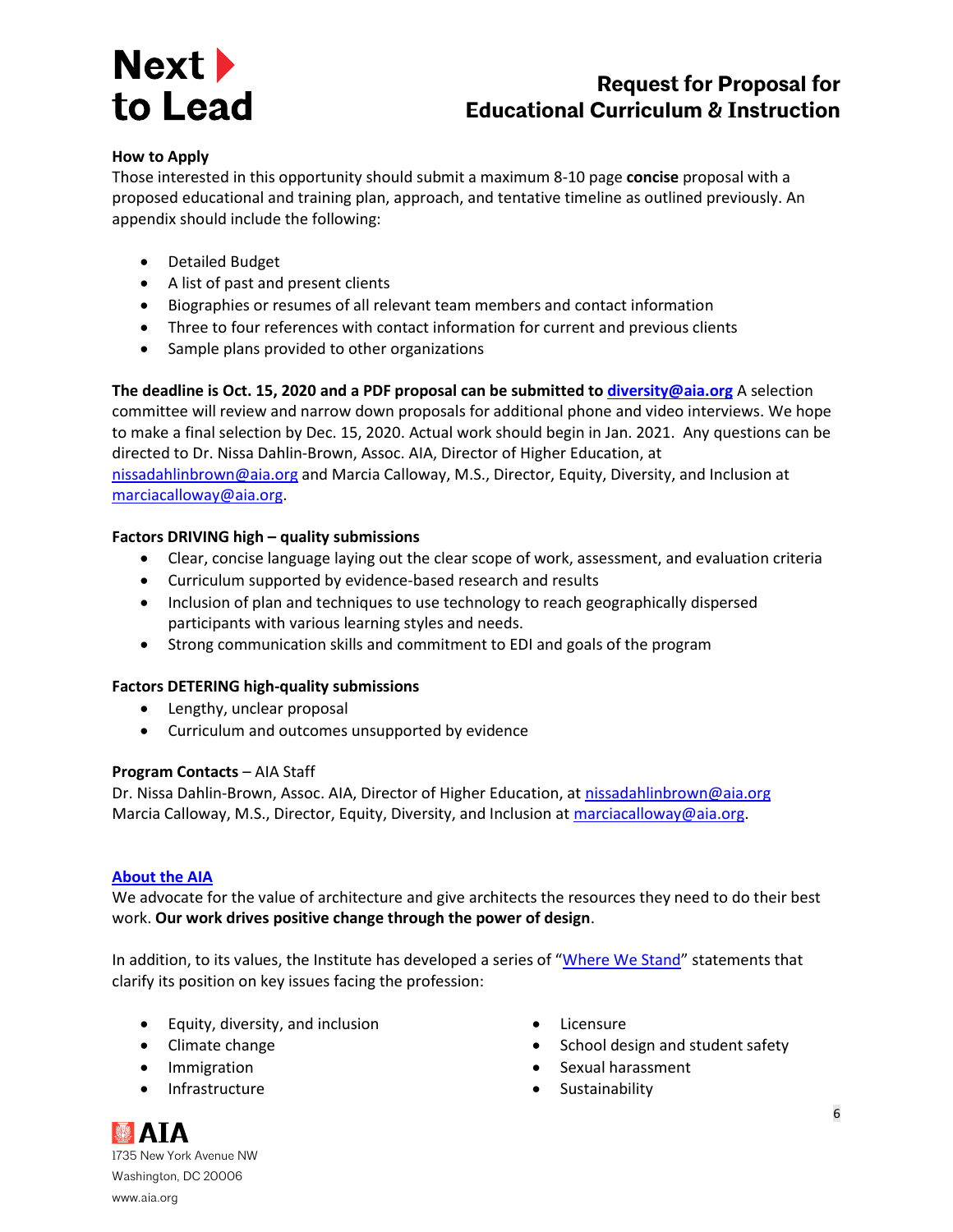# **Request for Proposal for Educational Curriculum & Instruction**

# **APPENDIX**

## **Suggested Topics**

### **Association Governance:**

- Basics of Association Governance & Required Reporting
- Legal and Ethical Responsibilities
- Fiscal Responsibilities & Reporting

#### **Budgeting/Association Finances**

- Nonprofit Budgeting & how to read Financial Statements
- Fundraising and Sponsorship

#### **Association Leadership & Management**

- Equity, Diversity, and Inclusion
- Strategic Planning
- Membership retention, recruitment, engagement
- Working Effectively with Staff Leadership as a Volunteer
- Conflict Resolution and Consensus Building
- Volunteer Recruitment, Engagement, & Management
- Effective committees
- Mentoring and community outreach
- Crisis management and communications

#### **AIA Leadership**

- Considering National Office opportunities, strategies, responsibilities, commitment & time
- Pathways to State and Local Leadership
- Balancing Demands of Career, Family, Community and AIA Leadership
- Understanding the AIA relationship (National and Chapters/Components)
- Service Leadership

#### **Communication**

- Organizational Communications (PR, Crisis Management, Membership, knowledge sharing, etc.)
- Personal communication skills (verbal, non-verbal, digital, etc.)

#### **Advocacy**

- Advocacy & Public Policy strategies and outcomes local, state, federal
- Community Visibility & Engagement

#### **Becoming a Leader and Mentoring Opportunities**

- Assessing your Leadership style working across the organization
- Building credibility, trust and respect
- Developing a shared purpose, vision, goals and objectives
- Build a culture of appreciation
- Virtual Coaching for Association Leadership
- AIA Leadership Virtual Engagement (First-hand accounts of how to become an AIA leader)



1735 New York Avenue NW Washington, DC 20006 www.aia.org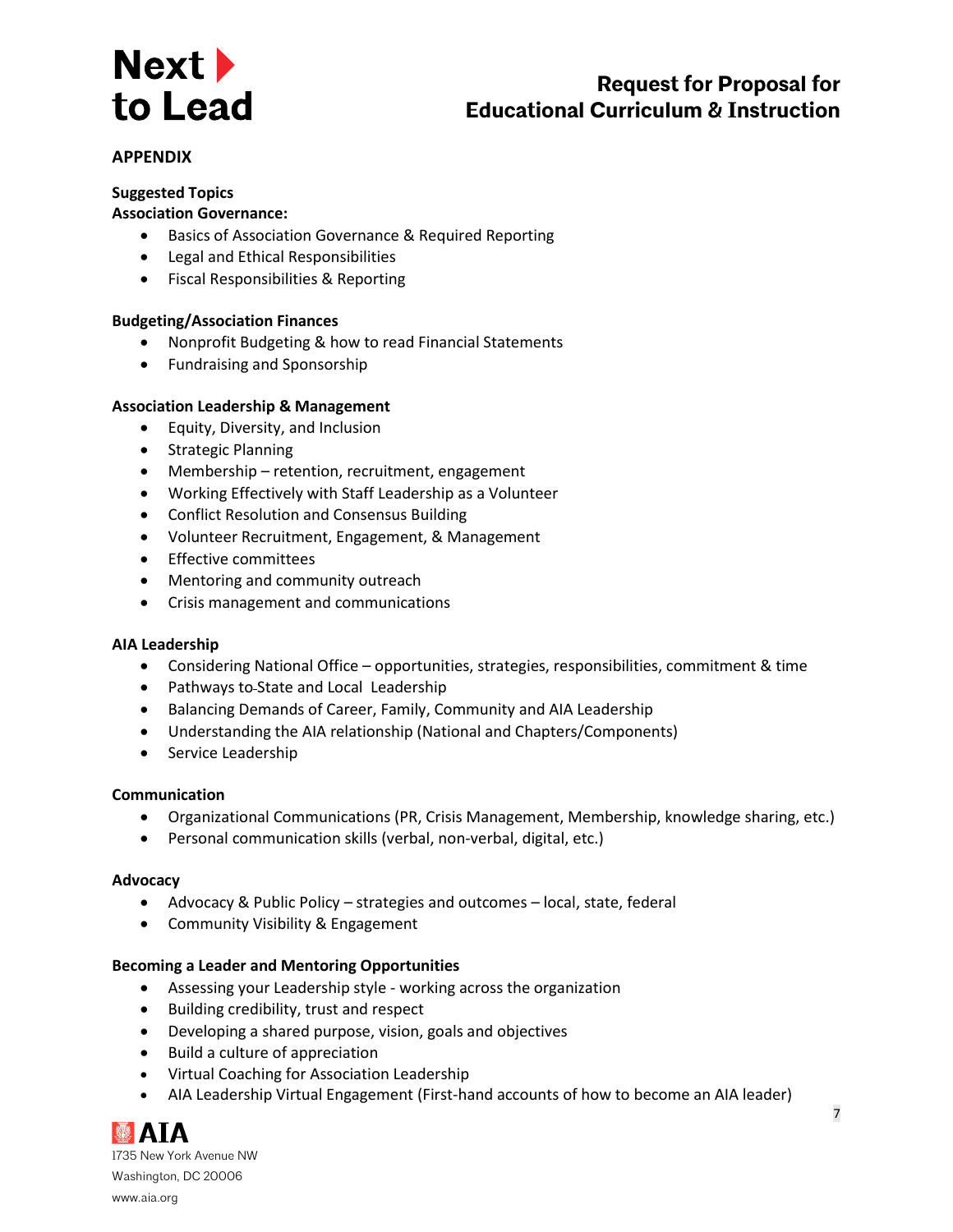

# **Request for Proposal for Educational Curriculum & Instruction**

• [CACE](https://www.aia.org/events/6299267-cace-annual-meeting-2020) (Council Architectural Component Executives) Annual meeting of the chapter leadership with AIA national staff, board, etc. for networking and sessions on state and local leadership

## **Timeline for RFP Process & Consultant Selection & Tentative Deadlines**

- Sept. 1, 2020 RFP released by AIA
- **Oct. 15, 2020 – Deadline to receive proposals**
- Oct. November 2020 Proposal reviews and finalist interviews
- **Dec. 15, 2020 - Consultant selected**
- **December Kickoff Meeting**
- **Jan. 2021 – Consultant work begins**
- March 2021 AIA releases Call for Next2Lead Applicants
- Jan. April 2021 Curriculum design, presented and reviewed with AIA staff
- April June 2021 AIA leadership curriculum review with any edits discussed for implementation
- April Sept. 2021 Curriculum instructors, speakers, sessions confirmed AIA Staff handles logistics and needed contacts
- **Oct. 2021 – Sept. 2022** 10 sessions held (example calendar of sessions follows)
- Oct. Nov. 2022 Wrap up and final guidance for mentors/mentees
- Dec. 2022 Final Report submitted to AIA

#### **Example Calendar of Sessions**

- Oct. 2021 Session 1: Onboarding and introduction
- Nov. 2021– Session 2: First "class" Webinar
- January 2022 Session 3: Plan for AIA conference/event attendance and/or presentation, such as "[Grassroots](https://www.aia.org/articles/6119317-architects-champion-purposeful-leadership-)"
- February 2022 Session 4: Attend/present at Grassroots embed class during this for all to **meet F2F, if possible.**
- March 2022 Session 5
- April 2022– Session 6
- May 2022 Session 7
- June 2022 Session 8
- $\bullet$  July 2022 NO CLASS
- August 2022- Session 9 Prep for WLS attendance
- September 2022 Session 10 (Final session)– Attend/network AIA Women's Leadership Summit – Plan to **meet F2F, if possible.**
- October-November 2022- Participants apply for part-time volunteer residency at area AIA chapter
- **January-December 2023** One Year Residency begins at AIA state or local chapter with AIA staff oversight.
- **December 2023** -Final wrap-up ONLINE meeting to share lessons learned and results of pilot program as shared by participants, instructors, mentors, staff, etc.